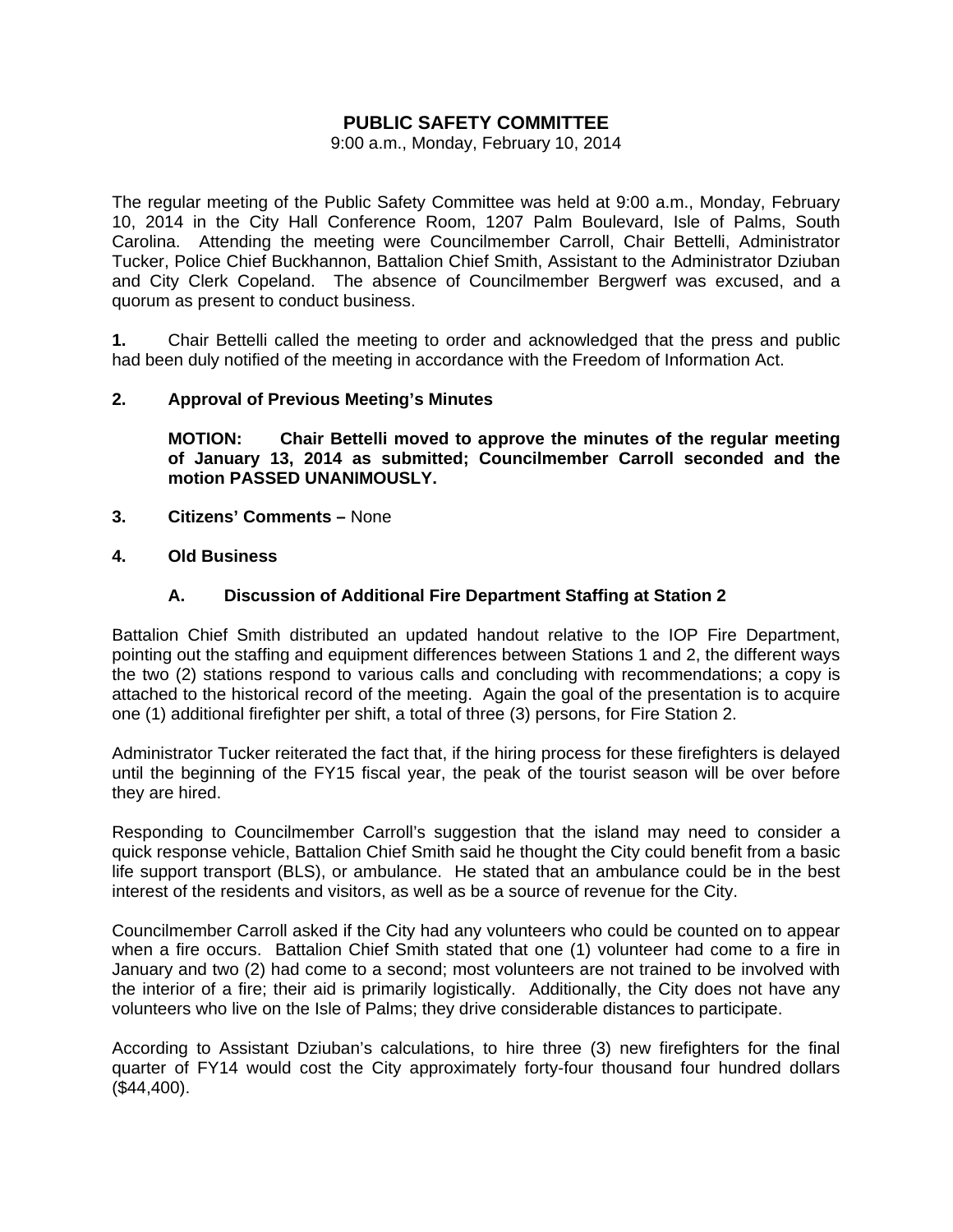The next question posed by Councilmember Carroll was where the money would come from in this year's budget; Administrator Tucker expressed confidence that data supported funding these firefighters at Station 2 with tourism money.

**MOTION: Councilmember Carroll moved to include wages and benefits for 3 additional firefighters for Station 2 in the FY15 Fire Department budget; Chair Bettelli seconded.** 

 **AMENDMENT: Chair Bettelli moved to pursue funding for the fourth quarter of FY14 for 3 firefighters; Councilmember Carroll seconded and the amendment PASSED UNANIMOUSLY.** 

## **VOTE ON THE AMENDED MOTION: The motion PASSED UNANIMOUSLY.**

For the record, Chair Bettelli noted that the members of the Committee were in possession of a letter from the Wild Dunes Community Association stating its support for hiring additional firefighters at Station 2; a copy of the letter is attached to the historical record of the meeting.

## **B. Staff Update on Wayfinding Signs and Beach Access Parking**

Assistant Dziuban commented that these are two (2) large projects that will take some period of time to complete, but work is proceeding on both. A meeting between City staff and Stantec is scheduled of Tuesday, February 11. At this point, Stantec has measured all of the roads on the island to determine the width of the rights-of-way for potential implementation of parking four feet (4 ft.) from the edge of the road island-wide; the next step is to superimpose the map of obstructions in the rights-of-way over that map of the width of rights-of-way. Contracts for Phases 3 and 4 of the island-wide wayfinding sign program have been awarded, and Stantec has indicated that they will present a proposal quite soon.

## **C. Discussion of Ordinances 2014-01 and 2014-02**

Director Kerr recalled that in 2013 a car with advertising on the rear windshield was parked at the Island Center with the rear pointed to the road for prolonged periods of time, and the Director deter-mined that the way it was parked and its signage violated the City's sign ordinance. The sign ordinance states that "all vehicle signs are prohibited" – this is a blanket prohibition in any zoning district of the City, but it does require that the Building and Planning Director make a judgment about the primary use of the vehicle. The Director indicated that he sees this as a flaw in the City Code as that judgment could be arbitrary, but he did tell the vehicle owner that, if he would turn the vehicle around where the rear window did not face the street, the vehicle could continue to be parked at the street.

The owner of this vehicle came to City Council to voice his opinion that the City had no right to tell him how to park his car. Council then asked the Planning Commission to review the sign ordinance and to make a recommendation for changes; the Planning Commission's original recommendation was a rather broad loosening of the law for the Commercial District while continuing to restrict vehicle signage in the residential districts.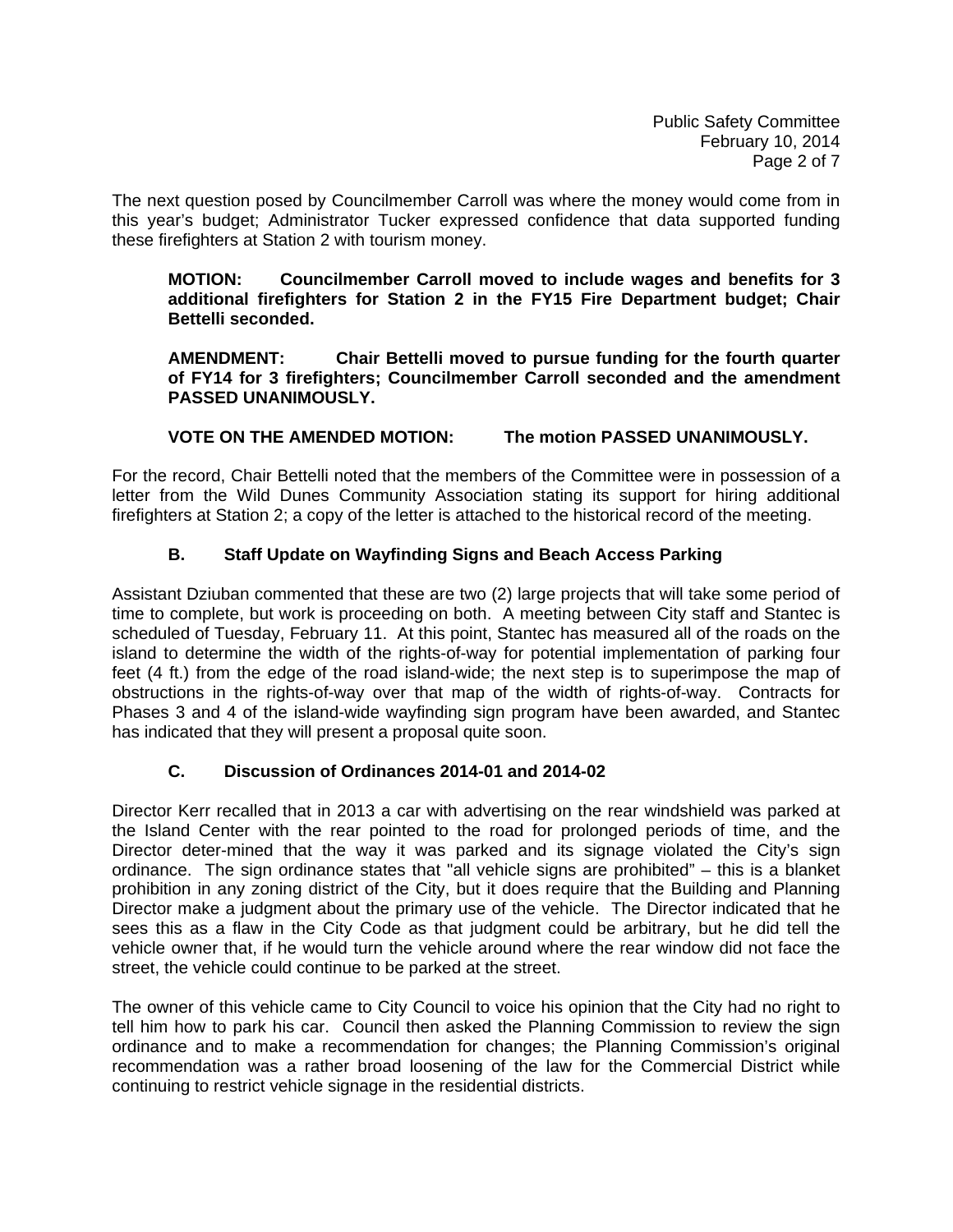When the change was presented to City Council, a Councilmember pointed out that an eighteen-wheeler with signage could be parked in the Commercial District legally if this change were to be adopted. The Council decided that the change was too broad and sent it back to the Planning Commission for further study.

In its second review, the Planning Commission tried to reach a compromise position, which was, if the signage is in the front twenty feet (20 ft.) of the property, a small sign or vehicle sign is allowed, but, if more than twenty feet (20 ft.) from the front, the ordinance is less definitive. For instance, if Harris Teeter were to park an eighteen-wheeler with advertising on the interior of its property, the vehicle is not in violation. This version was sent to the City Attorney for legal review, and counsel determined that it was too complex and difficult to administer and enforce. At this time, the City Attorney researched successful challenges to this type of code which led her to the position that, if this issue were taken out of the sign ordinance and put into the parking ordinance, the City would be more likely to avoid and withstand constitutional challenges to the First Amendment.

The way the Planning Commission's recommendation works is that, in the Commercial District, a sign on a vehicle that is less than twenty feet (20 ft.) long is allowed at any time. If the vehicle exceeds twenty feet (20 ft.) in length, parking in the Commercial District is limited to two hours (2 hrs.). Vehicle signs would be allowed in residential districts if less than twenty feet (20 ft.) long. Administrator Tucker added that this move takes enforcement away from the Building Department to the Police Department if this version of the ordinance is approved.

Councilmember Carroll suggested that this work had been done to resolve one (1) violation, but Administrator Tucker explained that there have been other incidents in the recent past. Director Kerr added that the existing code is enforced quite frequently, but this is the first instance of pushback from an owner. The Director indicated that putting this issue "under the microscope" has brought to light that Ron Davis' pickup truck and the Simmons Seafood truck are in clear violation of the Code. If the existing ordinance is to remain unchanged, the City will have to enforce it for these two (2) businesses; Director Kerr said that he has spoken with Simmons Seafood to determine if there is another place they can park the truck. In Director Kerr's opinion, Mr. Davis' truck is placed where it is primarily for advertising, but he can relocate the vehicle and be in compliance. Since an amendment to the Code appeared to be forthcoming, the Building Department has not been enforcing the existing code. Both the Planning Commission and the Public Safety Committee agree that, if an ordinance change occurs, there should be text added to the change clarifying that an existing, long-standing sign, like the Simmons Seafood truck, would be grand-fathered and that, if that sign were to be replaced or the vehicle went away, new signage would need to conform to the City's Code.

Administrator Tucker asked whether the Planning Commission had looked at how other local municipalities and homeowners associations deal with this issue; Director Kerr responded that the Planning Commission borrowed heavily from the City of Charleston, but he did not think that anyone had looked at homeowner associations.

Chair Bettelli suggested that Director Kerr and Chief Buckhannon discuss the proposed ordinance and its enforcement with an eye toward unintended consequences.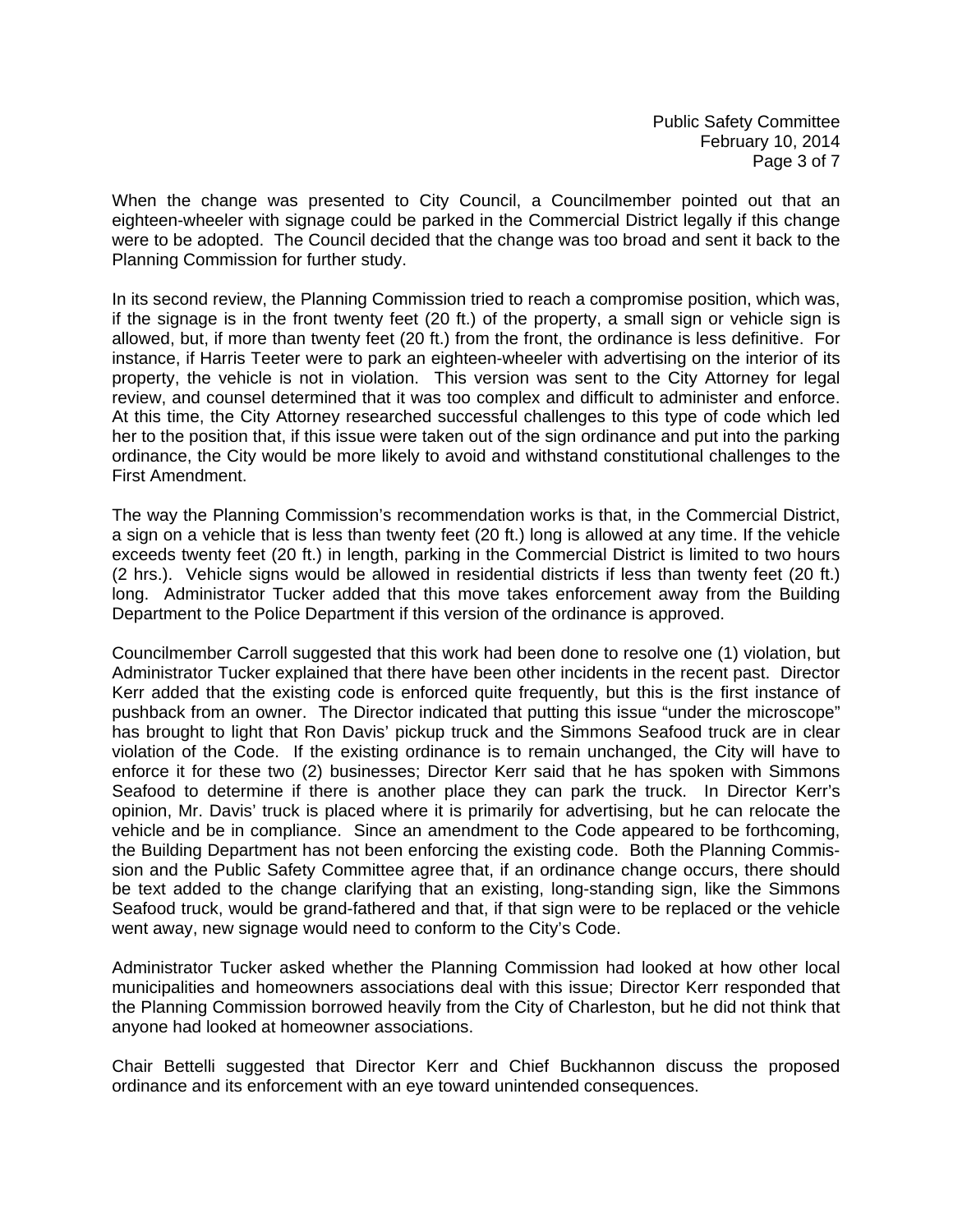Based on discussions, Chair Bettelli recommended that the first version of the amendment be re-considered by the Planning Commission for the Committee to discuss in the future.

#### **5. New Business**

#### **A. Consideration of Beach Volleyball League at** *The Windjammer*

Bobby Ross, representing *The Windjammer*, explained that 2014 will be the third year that they have sponsored a beach volleyball league for girls between the ages of twelve and eighteen (12-18). The spring league will run from April 1<sup>st</sup> through May 28<sup>th</sup> and a summer league will run from June  $4<sup>th</sup>$  through July  $30<sup>th</sup>$ . The summer league will consist of weekly, mini-tournaments that would allow local girls and visitors to the island to participate. As in the past, *The Windjammer* will not make any money from this endeavor; if costs are less than fees paid in, the remaining balance will go to a local non-profit, like the Island Turtle Team.

Councilmember Carroll asked to whom liability would fall should someone be injured on the beach; Mr. Ross explained that each player pays fifteen dollars (\$15.00) for insurance for such an occurrence.

**MOTION: Chair Bettelli moved to approve** *The Windjammer's* **sponsoring girls spring and summer beach volleyball leagues; Councilmember Carroll seconded and the motion PASSED UNANIMOUSLY.** 

 **MOTION: Chair Bettelli moved to re-order the** *Agenda* **to discuss Item E of New Business at this point in the meeting; Councilmember Carroll seconded and the motion PASSED UNANIMOUSLY.** 

### **E. Award of Contracts in Excess of \$10,000**

### **Consideration of Purchase of Traffic Counters**

Assistant Dziuban stated that the need for accurate traffic counts has come up multiple times in the past, and, with the work Stantec will be doing over the summer, the information is vital. Chief Buckhannon has researched the products available that could be installed in time for this summer season. Assistant Dziuban noted that this would be an out-of-budget expenditure.

Chief Buckhannon reported that the City currently has two (2) traffic counters; one (1) is located on the Mount Pleasant side of the Connector and the second is at Carroll Realty. In recent years, the data from the counters has become less and less reliable for a multitude of reasons.

His research has led him to a new type of counter embedded in the road that will not only provide vehicle counts but also provide information on traffic patterns. The life expectancy of these counters is eight to ten years (8-10 yrs.), which is approximately how long the existing counters have been in service. These new counters are considerably less expensive that the type of counters currently in use; seven (7) of the new units have been quoted at ten thousand four hundred sixty-nine dollars and eighty-five cents (\$10,469.85). With seven (7) units, one (1) will be installed in each ingress/egress lane of the Connector and one (1) in each lane of Breach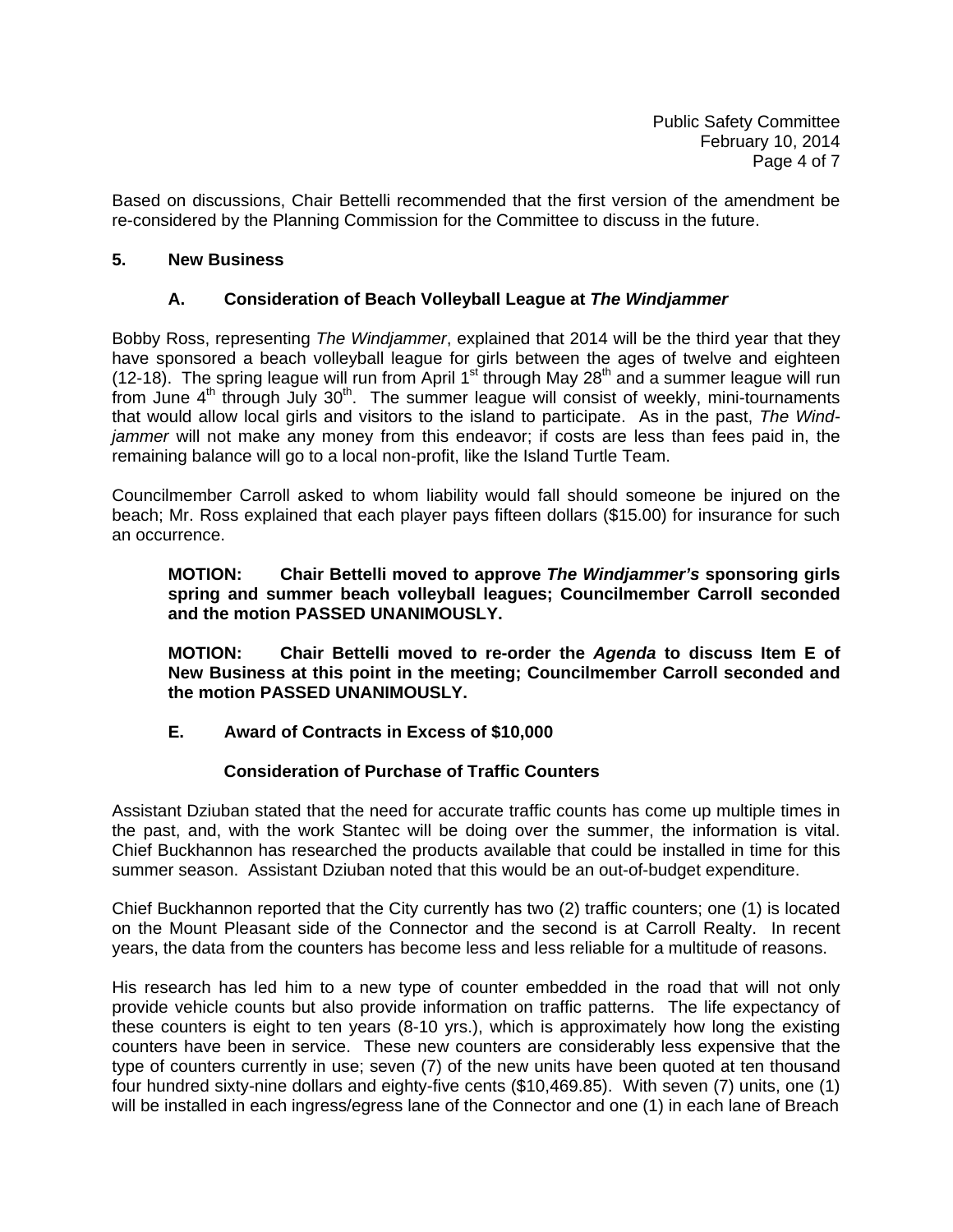Public Safety Committee February 10, 2014 Page 5 of 7

Inlet. The installation involves cutting a hole in the pavement, dropping the disks into the holes and filling them with epoxy and will cost between three and five hundred dollars (\$300-\$500) each. In addition, these new counters can be read by a wireless reader remotely from as far away as thirty-five feet (35 ft.). The City will be required to get an encroachment permit from SCDOT for their placement in the roadway.

Councilmember Carroll indicated that he thought this purchase could be made from tourism funds, and Chair Bettelli agreed. Assistant Dziuban stated that a funding source would be identified for the Ways and Means Committee meeting.

### **MOTION: Councilmember Carroll moved to approve the purchase and instal lation of new traffic counters; Chair Bettelli seconded and the motion PASSED UNANIMOUSLY.**

Chief Buckhannon stated that the purchase would have to be bid out due to the dollar amount.

## **B. Reports on Pursuit of Grants**

Assistant Dziuban commented that the Municipal Association of South Carolina (MASC) routinely sends out notices of grants that are available, and staff thought that Council could be unaware of how often the City Departments apply for grants. As the notices come out and when there are items for which the City is eligible and can use, the Departments do attempt to win the grants. The City does not see a lot of success because there are so many municipalities in the state with needs greater than those of the Isle of Palms.

Chair Bettelli suggested that information on grants applied for might be a good addition to the monthly departmental reports.

Chief Buckhannon stated that one (1) difference with some MASC grants is that they reimburse for purchases; the City has to show that it has purchased the item, it is currently in place and they will reimburse up to a certain dollar amount. These grants are on a first-come-first-served basis and have a narrow timeframe for the purchases.

Battalion Smith indicated that the Fire Department also applies for grants periodically throughout the year.

## **C. Review of Revenue Projections for FY15 Budget**

Assistant Dziuban explained that this is the first pass at the projected revenues for FY15 and are the best projections available with the information in hand. As the budget process progresses, these projections will become more refined. The cover page is a summary of the supporting information that follows.

In addition, staff has provided an analysis of potential revenue increases, looking at business license fees, franchise fees and the parking lots and meters, as opposed to considering an increase to the millage.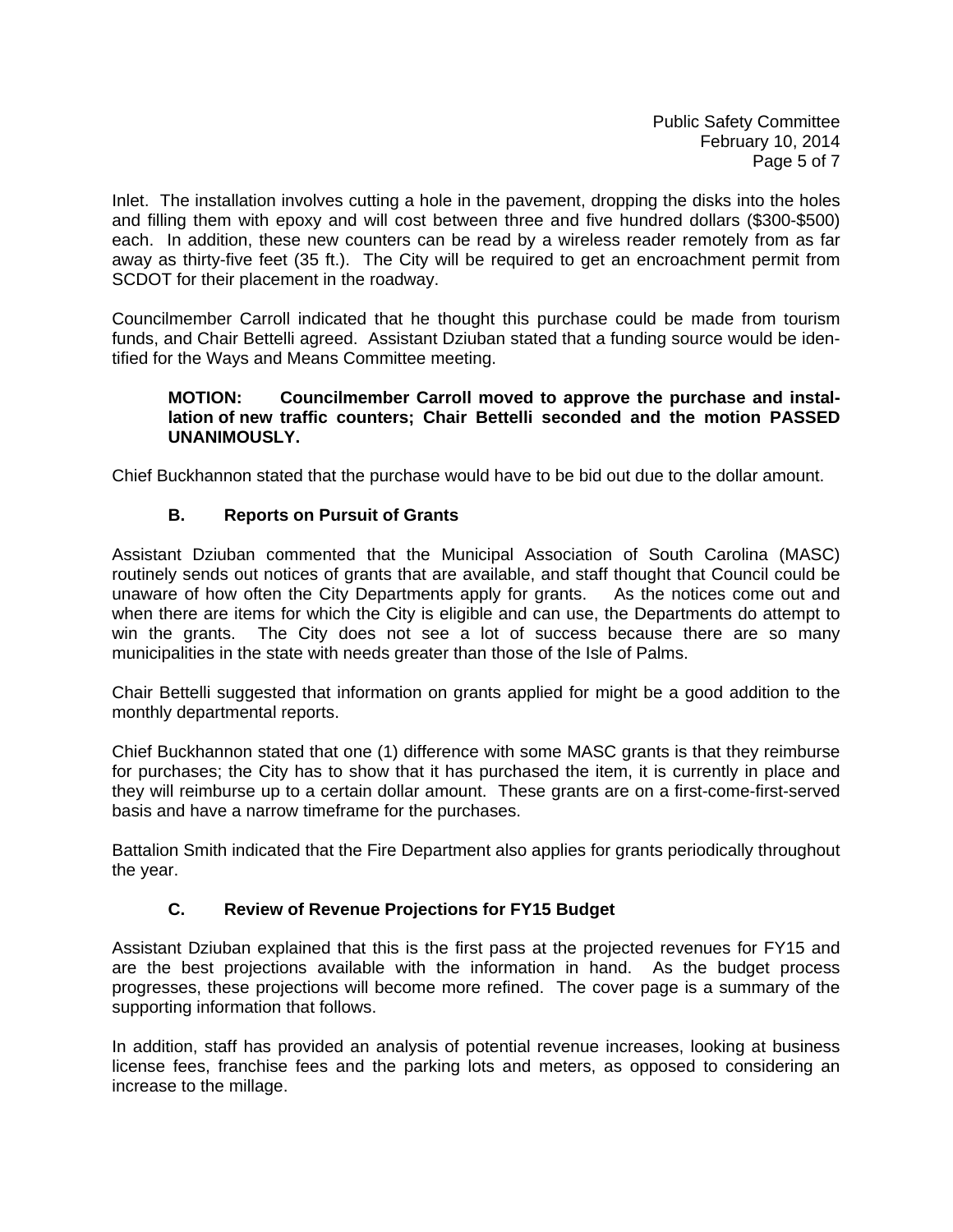Chair Bettelli asked Chief Buckhannon if he had the personnel to patrol and empty the parking meters for twelve (12) months a year; the Chief indicated that it would be problematic with existing staff.

## **D. Consideration of Employees of the Month**

Chair Bettelli stated that he had a memo from Captain Usry and Chief Buckhannon recommending Pfc. Storen, Pfc. Maloney and Sgt. Thompson for "Employees of the Month" for their professionalism and dedication to duty upon discovering a burglary in process, capturing the suspect and recovering all of the stolen items in November 2013. The memo is attached to the historical record of the meeting.

## **6. Highlights of Departmental Reports**

In addition, the Chair referred to a letter from Judge Michael Molony expressing his appreciation to Battalion Chief Smith and his crew for their work at a fire at his home; in a letter he stated

 "their swift action prevented more significant damage to our house. I am also thankful that Battalion Chief Smith followed up with me regarding the fire and took the time to offer some assistance yesterday."

### **MOTION: Councilmember Carroll moved to honor Pfc. Storen, Pfc. Maloney and Sgt. Thompson as Employees of the Month; Chair Bettelli seconded and the motion PASSED UNANIMOUSLY.**

### **Fire Department –** Battalion Chief Smith

The Battalion Chief reported that personnel responded to sixty-eight (68) calls in the month of January and thirty (30) were EMS calls. Personnel also responded to three (3) structure fires in the month. He announced that IOP Fire Department personnel will participate in the Carolina Children's Charities in March; the exact date is yet to be determined.

### **Police Department –** Chief Buckhannon

The Chief reported that people from Galion, Ohio paid for a rental residence at 118 Ocean Boulevard only to learn that the person to whom payment was issued was not the name on the website; upon re-checking the website, the rental ad had been removed. During the month of January, officers issued six (6) "you could have been the victim of a crime" notices and seven (7) business check notices where officers found open doors or windows. In the area of community service, two (2) officers attended the training seminar for the "Coffee with a Cop Program" that the Department will initiate in February 2014. In January dispatchers responded to four thousand six hundred ninety-nine (4,699) calls; of that number three thousand two hundred forty-one (3,241) were for the Police Department. Officers made two hundred ninetyfour (294) traffic stops that generated sixty-five (65) tickets; in addition, the Department made twenty-nine (29) arrests. In January, there was only one (1) noise complaint.